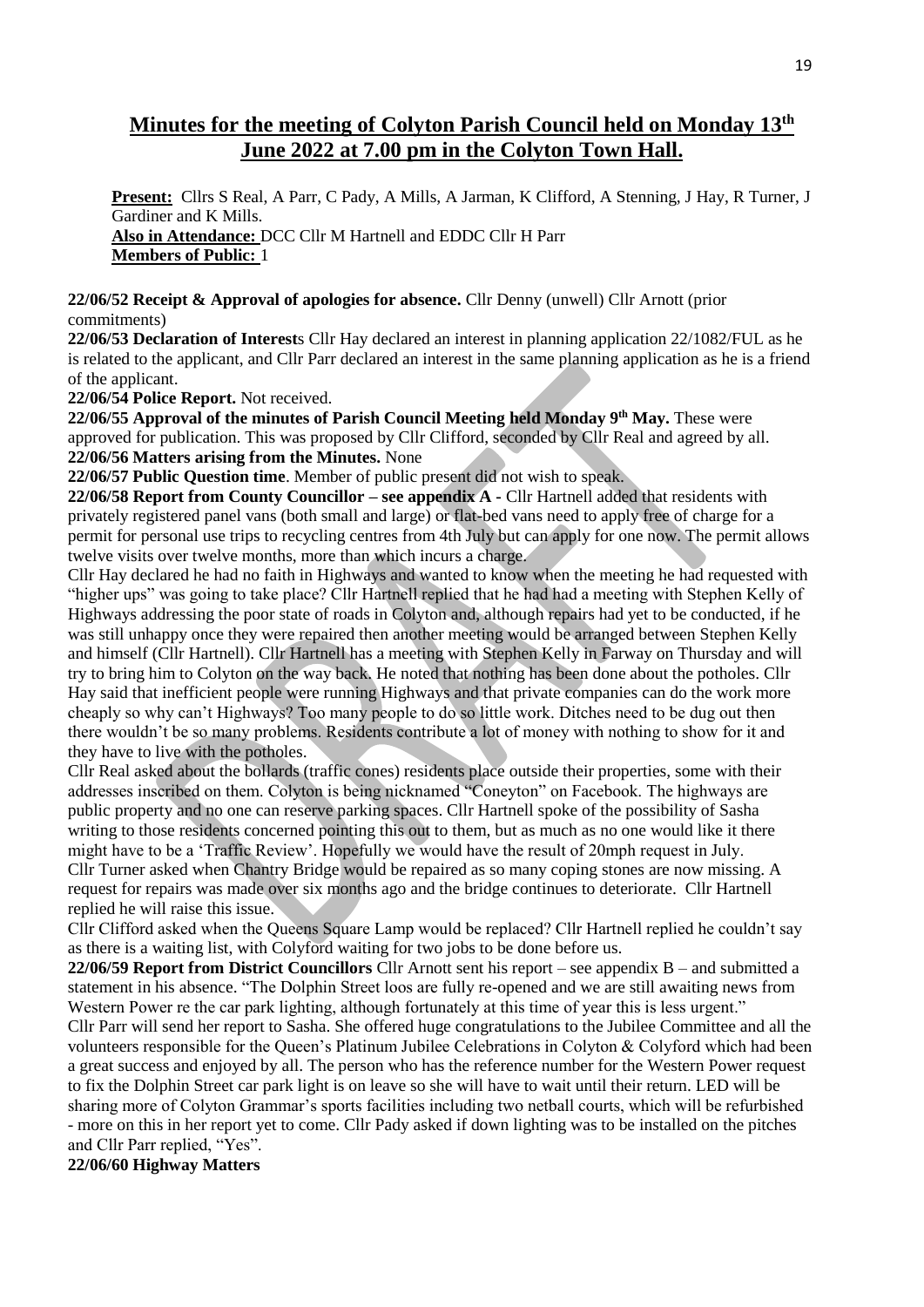a) Ref: TTRO2245596 Temporary prohibition of through traffic from Monday 1<sup>st</sup> August to Friday 5<sup>th</sup> August between 08:00 and 17:30. Silver Street – this is to fit a new gas service.

**22/06/61 Report from Meetings Attended** Cllr Stenning reported she had attended the committee meeting of the Colyton Memorial Social Club and everyone has been sent the minutes. The committee had discovered who the trailer parked next to the Social Club for months on end belongs to: Andre Wells who has an empty driveway. Cllr Parr suggested the trailer was not taxed and that the Social Club Committee writes to Mr Wells about removing it.

**22/06/62 Queens Jubilee – Cllr Clifford** Cllr Clifford thanked all the volunteers involved in making the Queen's Platinum Jubilee Celebrations happen. A wonderful time was had by all who attended the events which he named. He asked for Cllr A Parr and Sasha to write to the main people involved to thank them, including Graham Pady for the beacon.

Cllr Turner mentioned someone phoned the Police to complain about noise from the 'Jubilee Party in the Park' but that they didn't stay long.

**22/06/63 Update on the Dolphin Street car park street light.** Awaiting update.

**22/06/64 Dolphin Street toilets** The toilets are now open and will remain so until April 2023 when EDDC relinquishes its responsibility for them. Cllr Pady is still waiting for a response to his FOI request re the car park. Cllr Stenning mentioned the possibility of a Lottery Grant, gleaning revenue from external advertising and proposed keeping the three toilets as they are but fixed up by EDDC before CPC takes them on next April. This was seconded by Cllr Pady and agreed by all. Cllr Gardiner thought the toilets should be demolished and replaced as they will need constant repairs. Cllr Parr pointed out we would need to wait until the result of the Colyford Community Governance Review in July as it could affect the precept and what CPC could afford to do. Cllr K Mills said CPC had already discussed the need for Colyton to provide WCs for tourists and residents alike. It was agreed to place the Dolphin Street toilets on the agenda for July after the results of the CGR are known.

**22/06/65 Possible location for a memorial bench.** Cllr Pady suggested a riverside bench at Green Bridge (Umborne Bridge) and Cllr Real suggested a bench between the two car parks at the Peace Memorial Playing Fields with a view of the fields on down to the river. Sasha to write and offer both possibilities. **22/06/66 Display signs around the Dolphin Street Carpark – do these want replacing?** Cllr Parr will ask Jacquie McCullogh to renew the signs.

**22/06/67 Bath House – Cllr Clifford.** Cllr Clifford talked about the dilapidated state of Bath House and how the owners were ignoring all attempts to contact them. Cllr Parr proposed asking Robert Edis at EDDC Planning Control to serve a Section 78 Notice of the Building Act 84 on the owners of Bath House as a matter of urgency for the protection of the general public. The protruding bay window hangs over a busy pavement and is in danger of collapse. This was seconded by Cllr Clifford and agreed by all.

# **22/06/68 Correspondence**

- a) The Rural Bulletin
- b) EDDC Covid update
- c) Invitation from the Grammar School to attend their 475<sup>th</sup> Anniversary Festival on Saturday
- 2nd July from 1pm-5pm
- d) Minutes from the Social Club AGM held 18<sup>th</sup> May.
- e) Crime reporting National Public Contact Survey
- f) Devon and Cornwall Fire Arms Licencing Survey 2022

#### **22/06/69 Finance**

Minutes of the Finance meeting held  $23<sup>rd</sup>$  May 2022 (Appendix D) to be noted.

Accounts to be approved for payment.

| <b>DD</b>       | <b>Talk Talk</b> | Broadband & Telephone      | 38.29   | 7.66   | £45.95   |
|-----------------|------------------|----------------------------|---------|--------|----------|
| <b>DD</b>       | <b>EDF</b>       | Workshop electricity       | 7.50    | 1.50   | £9.00    |
| $\overline{DD}$ | <b>Biffa</b>     | Waste management           | 170.25  | 34.05  | £241.03  |
|                 |                  | Collection of 660L bin     | 30.61   | 6.12   |          |
| <b>BACS</b>     | Mr Fitzpatrick   | <b>Toilet Caretaker</b>    | 120.00  |        | £120.00  |
| <b>BACS</b>     | Parish Protect   | Renewal premium            | 1758.05 |        | £1969.02 |
|                 | Insurance.       | Insurance premium tax      | 210.97  |        |          |
| <b>BACS</b>     | Halcyon          | <b>Grounds Maintenance</b> | 526.75  | 105.35 | £632.10  |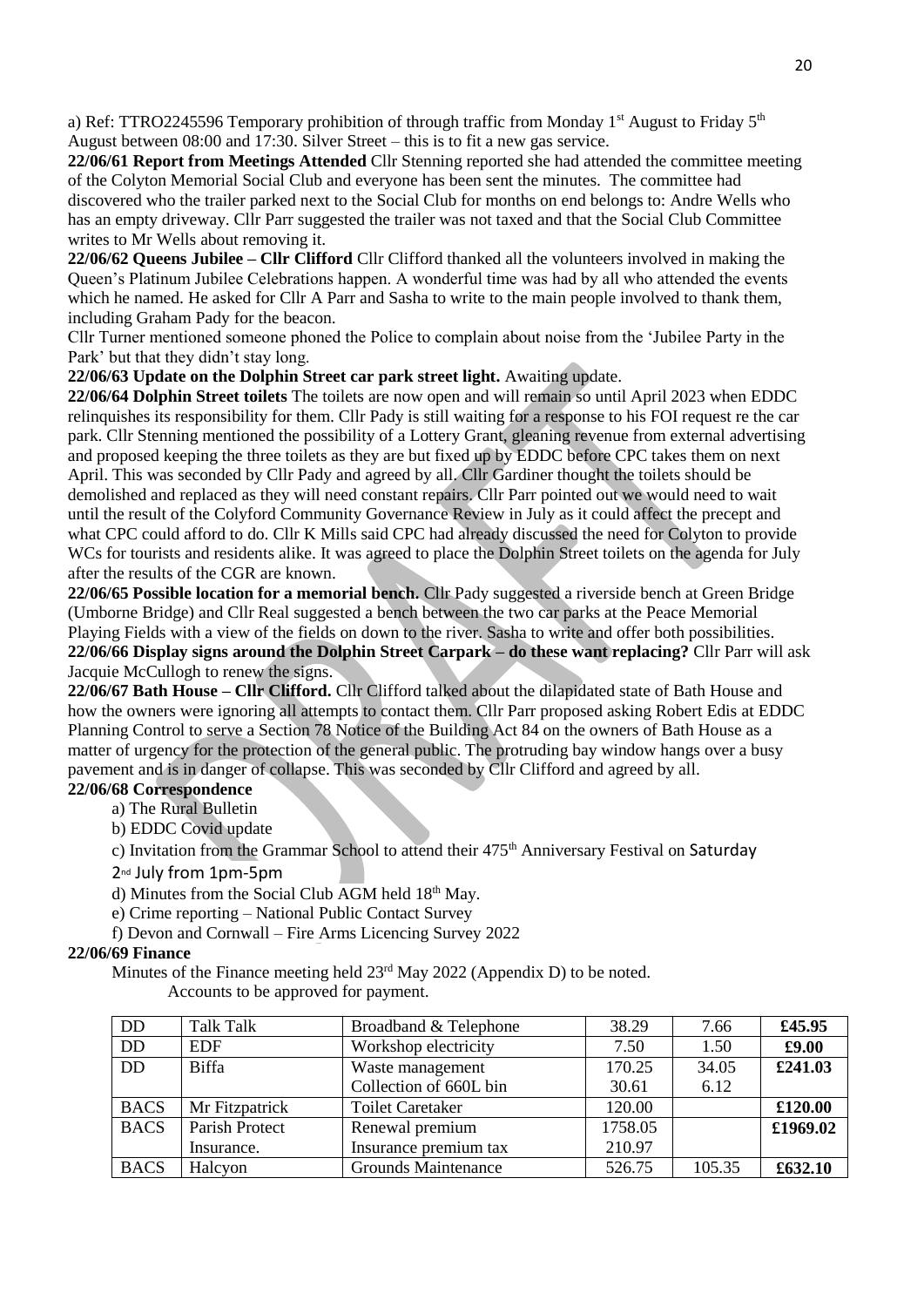| <b>BACS</b> | Mr Hurford | Hedge trimming – Track below   | 105.00 | £126.00 |
|-------------|------------|--------------------------------|--------|---------|
|             |            | picnic site, hedge at PMPF and |        |         |
|             |            | hedge at Heathayne for tree    |        |         |
|             |            | planting. Total of 3 hours.    |        |         |

The above accounts were approved for payment. This was proposed by Cllr Parr, seconded by Cllr Real and agreed by all.

a) Quotes received for installing a path to the tennis courts. Cllr Pady proposed accepting Eddie Dayment's quote, seconded by Cllr Gardiner and agreed by all except Cllr Turner who abstained as he is a friend.

b) Tennis court maintenance and renewals. Quote not yet received.

c) Quote from Halcyon to cut the Colyford Gateways monthly until the end of the growing season. Cllr Pady said the stretches need to be longer and need cutting immediately so will cut them himself this time and inform Sasha of the required length.

d) Audit paperwork has been retrieved from the internal auditor. The relevant documents have been published onto the website and all the documentation has now been sent to PKF Littlejohn ahead of the deadline of 1st July. Noted.

e) Bonus for Toilet caretaker for keeping the toilets open late for the Jubilee party? Cllr Parr proposed there should be no bonus as the work wasn't done and agreed by all.

#### **22/06/70 Planning**

Minutes of the meeting held Monday  $23^{rd}$  May  $2022 - (Appendix E)$  to be noted.

#### **a) Planning application**

**22/1082/FUL Wild Flowers Seaton Road Colyford** – Mr Gibbins - Erection of a two storey 3 bed detached dwelling with means of access and associated works. *Comments due by 22nd June* Concern was raised by Cllr Stenning over the lack of visibility at the junction of Popes Lane and Seaton Road for emerging traffic from Popes Lane which would likely lead to conditions of danger for other road users. Cllr Stenning also noted that the dwelling would be sited well in front of the established building line on Popes Lane. Everyone agreed that something needs to be done about the hedge which completely obscures visibility of emerging traffic from Popes Lane. Cllr Gardiner proposed supporting the application, seconded by Cllr Pady and agreed by seven Councillors with Cllr Stenning voting against. Cllrs Hay, Parr and K Mills abstained.

**22/1184/FUL Leacroft Touring Park Colyton Hill Colyton** – Leacroft Touring Park Replacement lean-to side extension. *Comments due by 4th July.* Cllr Hay proposed supporting the application, seconded by Cllr Real and agreed by all.

#### **b) Planning decisions from EDDC**

**22/0817/FUL Land At SY 22647 92588 Colyton Hill Colyton (Landfill Site At Whitwell Farm, Seaton)** – Mr & Mrs Bennett - Siting of shepherd's hut for holiday accommodation. Refused.

#### **c) Memorial applications**

Design circulated to all for consideration – Drake memorial. As long as the size of the headstone complies to standard, Cllr A Mills proposed supporting the application, seconded by Cllr K Mills and agreed by all.

#### **22/06/71 Amenities**

Minutes of the meeting held Monday  $23<sup>rd</sup>$  May  $2022 - (Appendix F)$  to be noted.

a) Potential footpath between Colyton and Colyford. Cllr Pady proposed deferring until Cllr Denny was present, seconded by Cllr Parr and agreed by all.

b) Update on Nunsford Lane after site visit. – Report from Ros Davies of DCC circulated. The Parish Council is adamant that DCC takes responsibility for their own land and pay for any work undertaken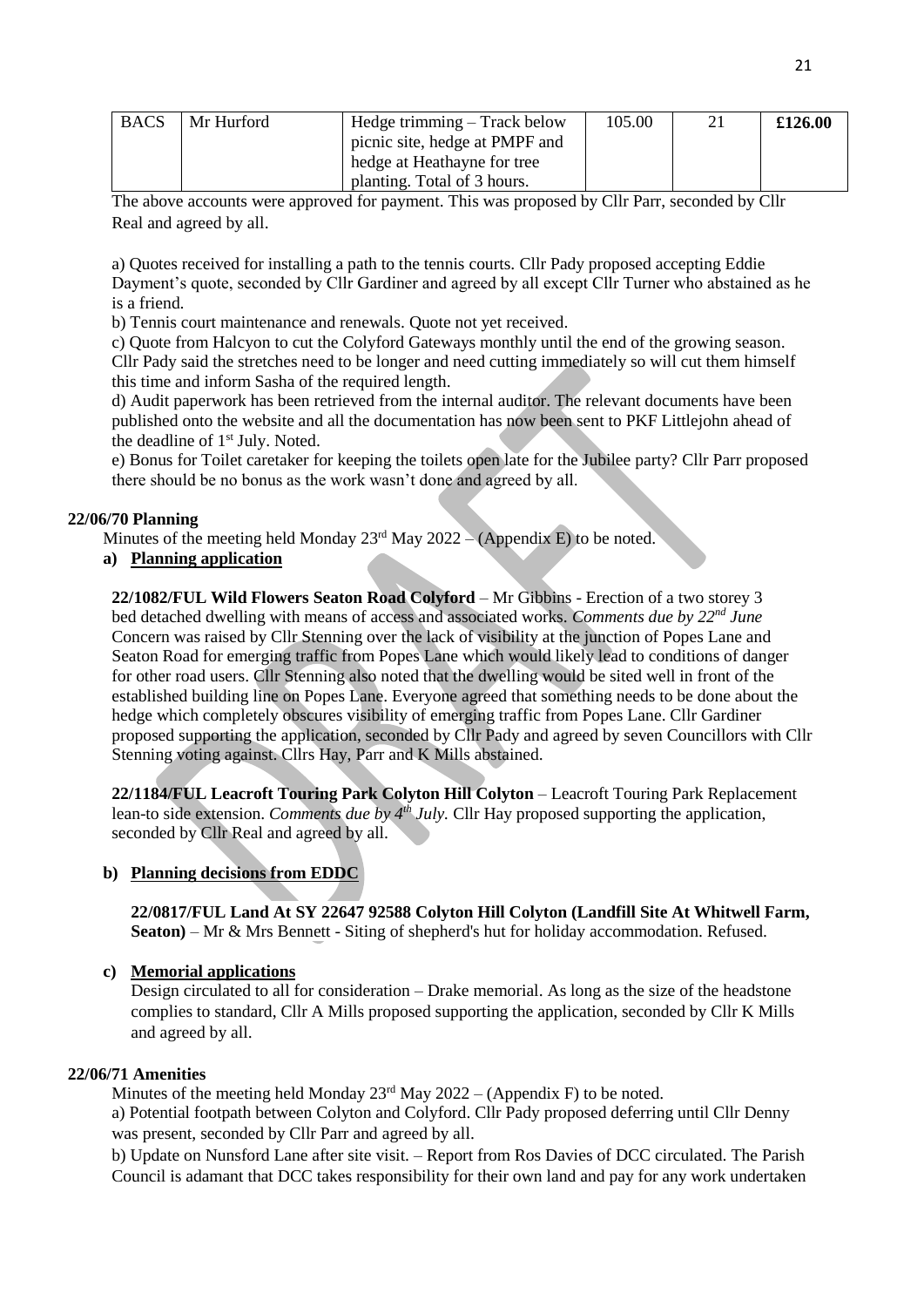to prevent flooding and alleviate the flow of phosphates into the River Axe despite Cllr Pady's insistence that the Parish Council preempts any proposed work to be undertaken by expert DCC engineers in the eventuality of another flash flood this Summer prior to such work being undertaken and thus undoing the £4,000 worth of work already carried out by the Parish Council on Nunsford Lane.

c) Proposal from Cllr Pady that a letter of thanks be written to the keepers of the Western Gateway at Colyford. Request from MoP that letters of thanks be written to both Mr & Mrs Lawes of West View, Colyford, who cared for the Gateway for 10 years and planted many flowers free of charge, and Peter Clark who has now taken on the responsibility.

d) Annual Parish inspection findings. Parish Handyman Arthur Parsons notified of jobs that need doing. Cllr Stenning mentioned what a fantastic job he had done on removing the graffiti from Colyford Play Park.

#### **22/06/72 Items brought to the CPC's attention after the agenda had been published.** Cllr Hay mentioned a request for fencing along the PMPF by the river to keep the cows out and that there are

poisonous weeds growing in the PMPF. This is to be put on the next agenda along with the verge at Saxon Meadow.

# **22/06/73 Matters to be taken into Committee**

**22/06/74 Dates of future meetings** 

Committee meetings – Monday  $27<sup>th</sup>$  June Full CPC – Monday  $11<sup>th</sup>$  July.

# *Appendix A*

# Seaton & Colyton Division Report – June

Annual Council – First Full Council meeting at County Hall for 2 Years

It was great to attend the annual Council meeting at County Hall on 26th May. I had the pleasure of seconding the proposal of Cllr Ian Hall (Axminster) as Chairman of Devon County Council for the 2022/23 civic year. I have been appointed as Vice Chair of the Audit Committee and retain my positions on both the Corporate Infrastructure & Regulatory Services Committee (CIRS) and the Investment & Pension Fund Committee.

## Meeting with Community Services Manager at Seaton Hospital

I met with the Community Services Manager for Seaton Hospital at the end of May. We discussed the much lower levels of Covid now in the community and the reduced pressure on services as a result, although while we are learning to live with Covid it hasn't gone away, and people should continue to be mindful and respect those who are vulnerable. The immediate challenge is around recruitment and retaining adequate staff numbers across local nursing and domiciliary care teams where demand is high.

## Devon's Economy – Covid-19 recovery update

A theme that remains persistent throughout the local economy is that of recruitment difficulties and skills shortages especially in areas such as Health & care, Social work, Hospitality, Retail and Manufacturing.

In the period January to April 2022, the wider local economy has seen some recovery as restrictions have ended, although some sectors including Arts, Entertainment, Retail, Public transport and other services (which includes hairdressers & beauty) have not yet fully recovered. Accommodation & Food and Construction have recovered to pre-pandemic levels but remain vulnerable to economic disruption.

Significant economic impacts are now being felt as a result of the invasion of Ukraine and also another series of Covid related lockdowns in China. This has created uncertainty in the global economy, particularly in energy markets, with knock-ons also being felt in food and commodity markets. Higher energy, goods, food, and manufacturing input prices have already significantly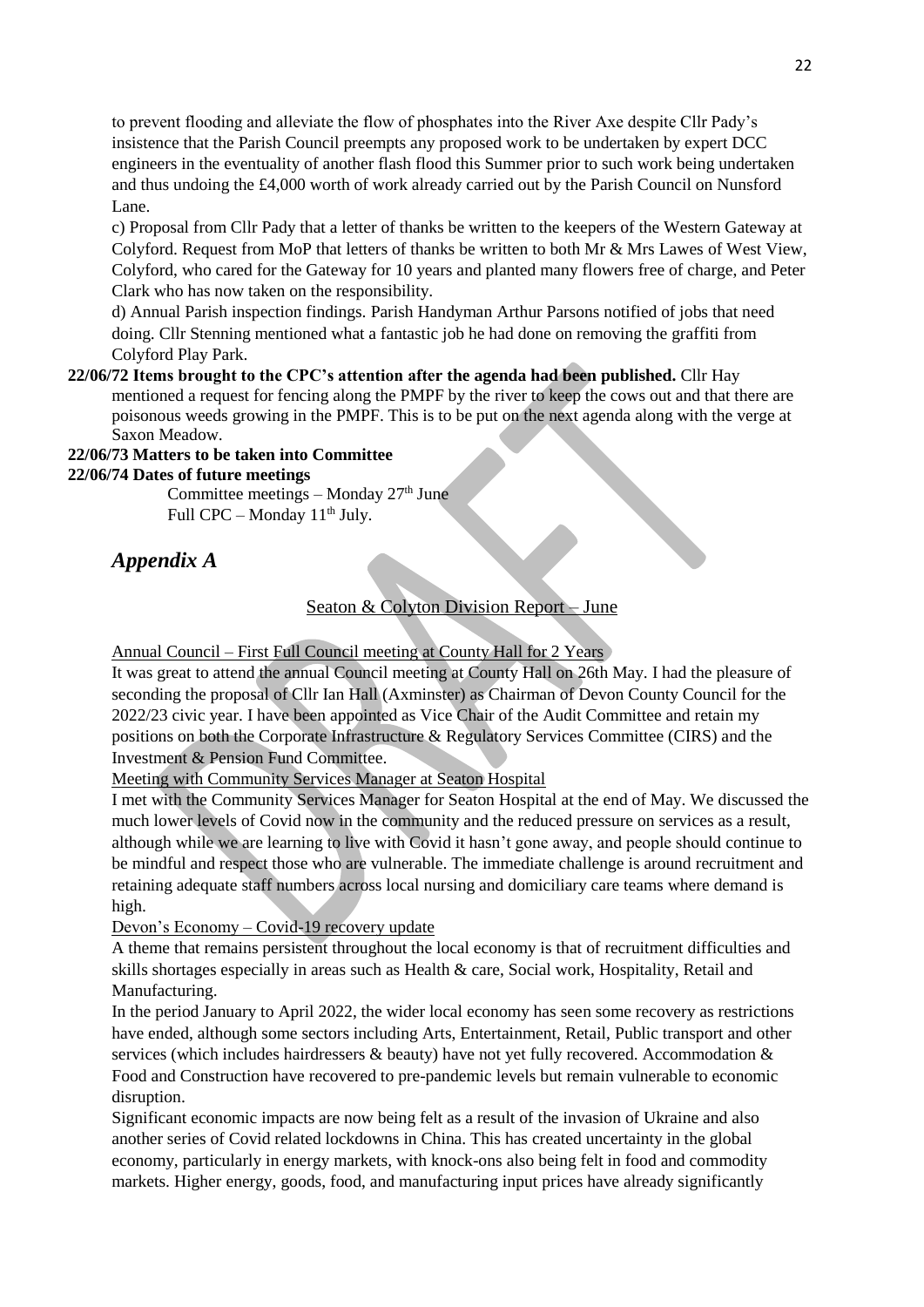impacted the Cost of Living in the UK and are causing issues for instance with the price of construction materials.

The repercussions of the invasion of Ukraine will add to these pressures and increase inflation further in coming months, with the long-term consequences not yet being clear, although discretionary spend is expected to decline if pay rates do not maintain parity with inflation.

Consumer confidence has recently fallen to a record low as a result of pressures on household budgets and a reduced outlook for household finances over the next 12 months.

A Government support package has recently been put in place which currently includes the following: • A £400 reduction in electricity bills in 2022/23 (at a cost of £12bn), now not repayable.

• A £150 reduction in Council Tax Bills for (Band A-D) properties at a cost of £2.9bn.

• £650 additional payment to the 8m lowest income households on Universal Credit, Tax Credits and Pensions Credit.

• A £300 separate additional payment to 3m pensioner households

- A £150 separate additional payment to 6m receiving non-means-tested disability benefits.
- Discretionary funding of £144m to support vulnerable people and those who do not pay council tax.

• Increasing the household support fund from £500m to £1.5bn raising the amount available to DCC

from £5m (already spent) by an additional £10m to be spent over 2022/23.

• Eligibility for the Warm Home Discount scheme to be expanded by a third with a £10 uplift from £140 to £150 in winter 2022.

• A 5p per litre cut in fuel duty at a cost of £2.4bn.

Ukraine Refugee Situation

As of 18th May, subject to a successful visa application, currently some 1550 refugees are either due to arrive in Devon or are here as part of the scheme, around 900 adults and 650 children of school age – around 10% are over 60. They have been matched with some 600 sponsors/ properties.

In total, there have been 5,150 potential Devon sponsors in the DCC administrative area who have completed an expression of interest to host Ukrainian refugees.

DCC are currently working through the huge list of properties to see whether they are suitable to house refugees and over 1800 enhanced DBS checks are in process on potential hosts over the age of 16.

So far, over 150 applications for school places, with over 100 already allocated a school place. The government have allocated £10,500 per individual (to include £350 per month to the homeowner or sponsor and an initial £200 for each guest). In addition, funding will go directly to school for individual students.

## £2m Funding for Cranbrook Community Facilities

I attended a special meeting of the CIRS committee on 10th May. The Liberal Democrat and Labour Groups had requested a call-in of a cabinet decision to use £2m of recovered funding from the South West Exeter Housing Infrastructure Fund (HIF) to meet a funding gap to construct a community facility building in Cranbrook Town Centre. The reason for the call in were primarily based on the view that the decision was a "concerning, unacceptable, divisive approach and precedent, to delivering community facilities and infrastructure in Devon, that conflicts one new emerging community against another". The call in demonstrated a lack of understanding of the rules of the HIF scheme where recovered funding from South West Exeter can't be reinvested on the same site. I moved a proposal to endorse the cabinet decision which was carried. This funding will secure delivery of a single multi-purpose building in Cranbrook that will assist in improving health & wellbeing and provide opportunities for children and young people as well as support for the community.

Calling all parents and carers living or working in Devon. We need your help this summer! Whether you currently use childcare or not, your voice counts. The answers you give in this short survey will help the early years and childcare team at Devon County Council to plan and make sure that there is enough childcare available in Devon.